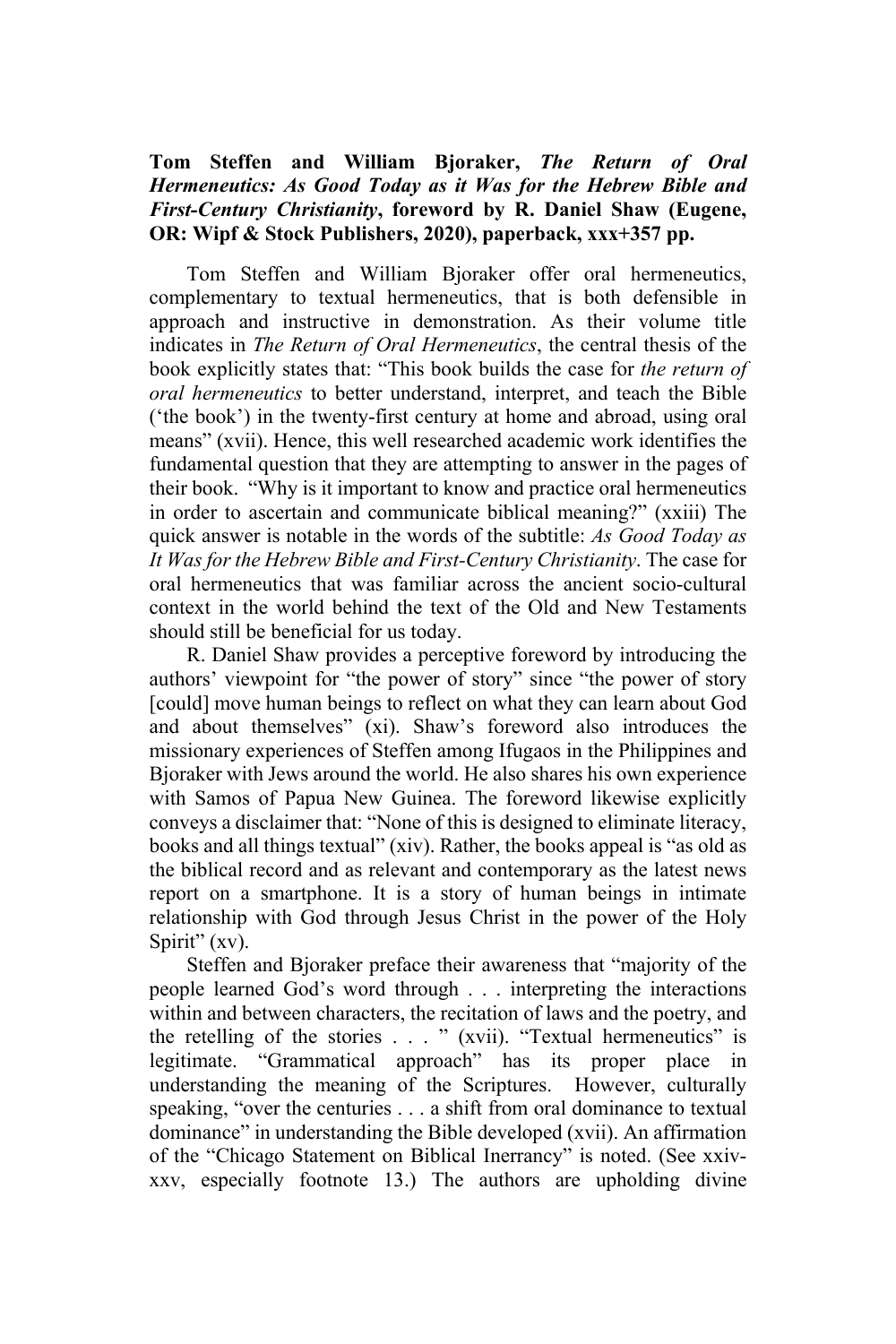inspiration and scriptural authority. Their commitment to biblical inerrancy is observable in the manner they developed and expounded their central thesis. But to understand, interpret, and teach the Bible should not be limited to the sole manner of textual approach. There are other valid interpretive opportunities.

*The Return of Oral Hermeneutics* is outlined in three parts, with the first and third having only two chapters each. Part I is designated as "Demonstrations." Its first chapter presents how oral hermeneutics in a small group Bible study setting is done. The story of "Elisha and the Widow's Oil" is employed in chapter 1 to demonstrate the story telling interaction accomplished in the oral hermeneutical approach. Understanding the biblical story is something dynamic. Meaning is discovered by how the storyteller or the Bible study facilitator and the rest of the people in the Bible study group interact with each other and the text. Chapter 2, the "Reflections on the Elisha Story," acts as followup evaluation of chapter 1. This explains the nuances in the oral hermeneutical interactions in the previous chapter. It highlights the relational reasoning that creates full group engagement of everybody with the biblical text on hand.

Part III which is the book's last part is entitled "Echoes." It has also two chapters. The former which is about another story "Elisha and General Naaman" is chapter 9; and the later which is chapter 10 is a "Reflections on the Elisha Story." The first part and the third part of the content outline of this book are parallel in nature. Chapter 9 "echoes" the storytelling experience that was related by the authors in chapter 1 but in another period with a separate narrative, "Elisha and General Naaman." The last chapter is similar in title to chapter 2, "Reflections on the Elisha Story." Chapter 10, through reconsideration and reiteration of various oral hermeneutics principles and components, resonates what were already considered during the course of the development of the whole volume. And thus, the "Concluding Reflections" as the volume's very last chapter highlights the reaffirmations of oral hermeneutics as naturally consolidative, innate, and sensible.

The middle part of this volume is that which contains the bulk of the materials with a total of six chapters. Part II is where the theoretical description of the methodology of oral hermeneutics is offered by Steffen and Bjoraker. Hence, this part of the book is appropriately designated as "Propositions." The theories of orality and literacy are discussed thoroughly in dealing with the growth of the Gospels' tradition in chapter 3, appropriately entitled "Orality's Influence on Text and Teaching." First-century Christianity's tradition of Jesus Christ went into a course of oral composition during a process of transmission. Here, the strength of their theoretical contribution rests. "A significant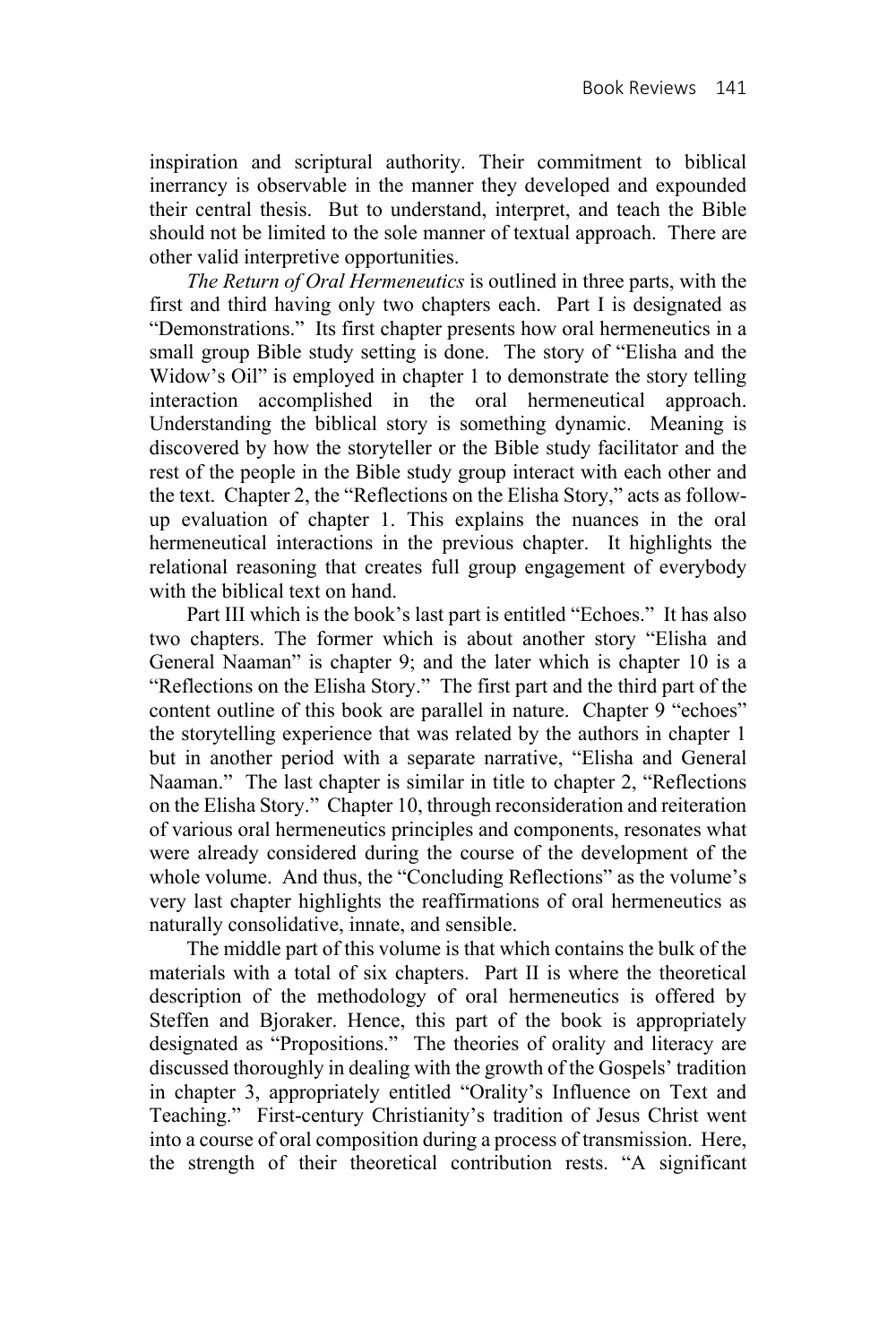component of orality is narrative or story" (93). Poetry is a further element of oral tradition. At this point, the undercurrents of the interplay between the oral and the textual of the Gospel traditions, as well as the orality of the written epistles of Paul, and the oral role of the symbolic imageries in Revelation are adequately tackled. The resulting conclusion is that: "Just as orality influenced text and teaching in the past, so it should influence interpretation and communication of biblical truth in the present" (101-102). Steffen and Bjoraker clarify their point further:

For the first-century oralists, the incarnation of Jesus trumped (not denied) manuscripts that transcribed his life, authenticity trumped words, speech trumped writing, rhetoric trumped reading, reverence trumped rules, memory trumped manuscripts, and meaning trumped words. This requires something beyond textual hermeneutics. *What then is needed to complement textual hermeneutics?* We believe the answer is oral hermeneutics (102).

Chapter 4 on "Oral Hermeneutics" naturally follows. This appropriately builds on the previous chapter and works its way up to the parameters of the approach within the grand narrative of the Holy Scriptures. Now, an essential question is asked: What is the substance of a healthy character of the narrative form or story telling in association with oral hermeneutics? The answer is an appealing one to Pentecostals and Charismatics. It is something related to experiential interpretation of the Bible! This is an altered type of selecting a sensible approach in accomplishing the task of biblical interpretation. This chapter applicably expounded on the principles and process of doing oral hermeneutics as an experiential interpretation. Oral hermeneutics "encourages laity participation," "utilizes the imagination," utilizes the emotions," "allows for multiple boundaried truths," and "aids long-term memory" (121- 130). Hence, it is fitting to call for the recalibration of the hermeneutical assumptions in terms of the role of orality, community, participation, and multivalency in textual analysis.

Chapter 5 is designated as "Hebrew Hermeneutics." It explains that "Israel was hearing-dominant society and that true hearing and hearttransformation correspond" (135). Through the use of the *Shema*, the festivals, the Psalms and songs, the stories of Israel have been orally interpreted and reinterpreted in "concrete," "relational," and "experiential" form of knowledge (136-146). The orality of the rabbinic teachings and the prophetic utterances as well as Jesus' traditions strengthen the case advanced by Steffen and Bjoraker. And so, in Chapter 6, the authors are able to focus on "Character Theology" wherein the biblical personalities provide the anchor in regulating the course of the storyline that could be